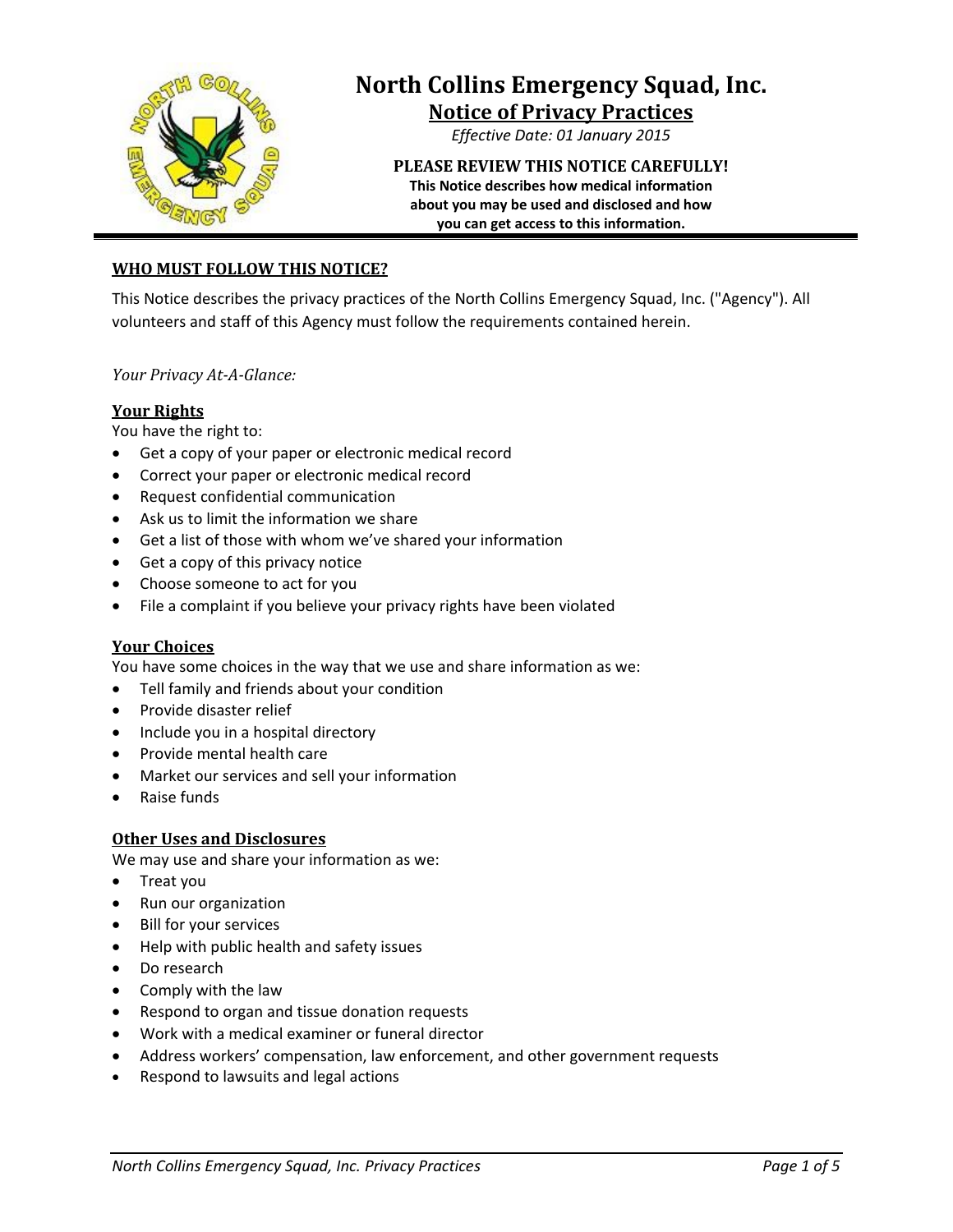# **Your Rights**

**When it comes to your health information, you have certain rights.** This section explains your rights and some of our responsibilities to help you.

# **Get an electronic or paper copy of your medical record**

- You can ask to see or get an electronic or paper copy of your medical record and other health information we have about you. Ask us how to do this.
- We will provide a copy or a summary of your health information, usually within 30 days of your request. We may charge a reasonable, cost-based fee.

### **Ask us to correct your medical record**

- You can ask us to correct health information about you that you think is incorrect or incomplete. Ask us how to do this.
- We may say "no" to your request, but we'll tell you why in writing within 60 days.

### **Request confidential communications**

- You can ask us to contact you in a specific way (for example, home or office phone) or to send mail to a different address.
- We will say "yes" to all reasonable requests.

### **Ask us to limit what we use or share**

- You can ask us not to use or share certain health information for treatment, payment, or our operations. We are not required to agree to your request, and we may say "no" if it would affect your care.
- If you pay for a service or health care item out-of-pocket in full, you can ask us not to share that information for the purpose of payment or our operations with your health insurer. We will say "yes" unless a law requires us to share that information.

# **Get a list of those with whom we've shared information**

- You can ask for a list (accounting) of the times we've shared your health information for six years prior to the date you ask, who we shared it with, and why.
- We will include all the disclosures except for those about treatment, payment, and health care operations, and certain other disclosures (such as any you asked us to make). We'll provide one accounting a year for free but will charge a reasonable, cost-based fee if you ask for another one within 12 months.

# **Get a copy of this privacy notice**

• You can ask for a paper copy of this notice at any time, even if you have agreed to receive the notice electronically. We will provide you with a paper copy promptly.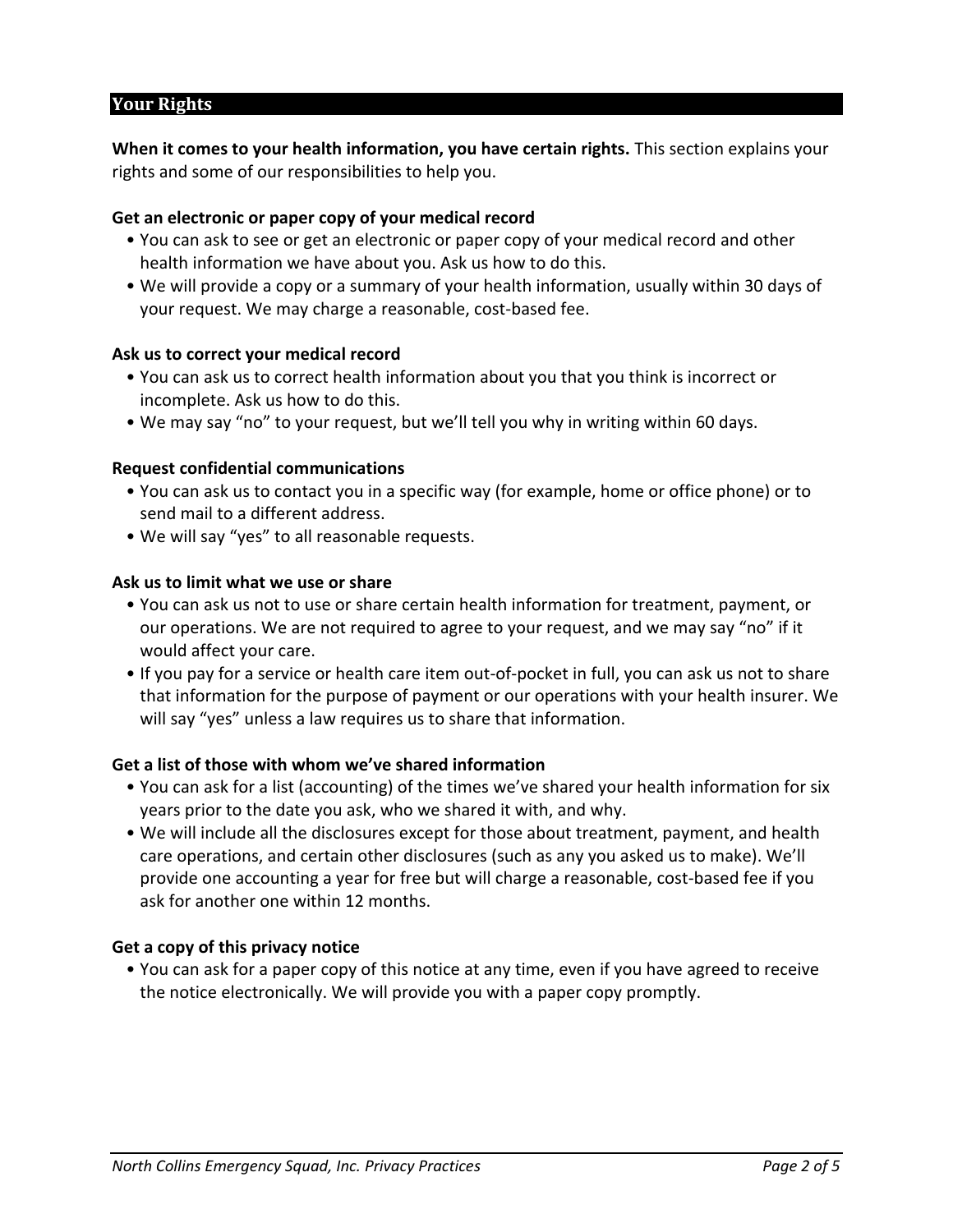# **Choose someone to act for you**

- If you have given someone medical power of attorney or if someone is your legal guardian, that person can exercise your rights and make choices about your health information.
- We will make sure the person has this authority and can act for you before we take any action.

# **File a complaint if you feel your rights are violated**

- You can complain if you feel we have violated your rights by contacting us using the information on the cover of this Notice.
- You can file a complaint with the U.S. Department of Health and Human Services Office for Civil Rights by:
	- ➢ Mail: 200 Independence Avenue, S.W. Washington, D.C. 20201,
	- ➢ Phone: 1-877-696-6775
	- ➢ Online: www.hhs.gov/ocr/privacy/hipaa/complaints
- We will not retaliate against you for filing a complaint.

# **Your Choices**

**For certain health information, you can tell us your choices about what we share.** If you have a clear preference for how we share your information in the situations described below, talk to us. Tell us what you want us to do, and we will follow your instructions.

# **In these cases, you have both the right and choice to tell us to:**

- Share information with your family, close friends, or others involved in your care
- Share information in a disaster relief situation
- Include your information in a hospital directory

*If you are not able to tell us your preference, for example if you are unconscious, we may go ahead and share your information if we believe it is in your best interest. We may also share your information when needed to lessen a serious and imminent threat to health or safety.*

# **In the following cases we never share your information unless you give us written permission:**

- Marketing purposes
- Sale of your information
- Most sharing of psychotherapy notes

# **In the case of fundraising:**

• We may contact you for fundraising efforts, but you can tell us not to contact you again.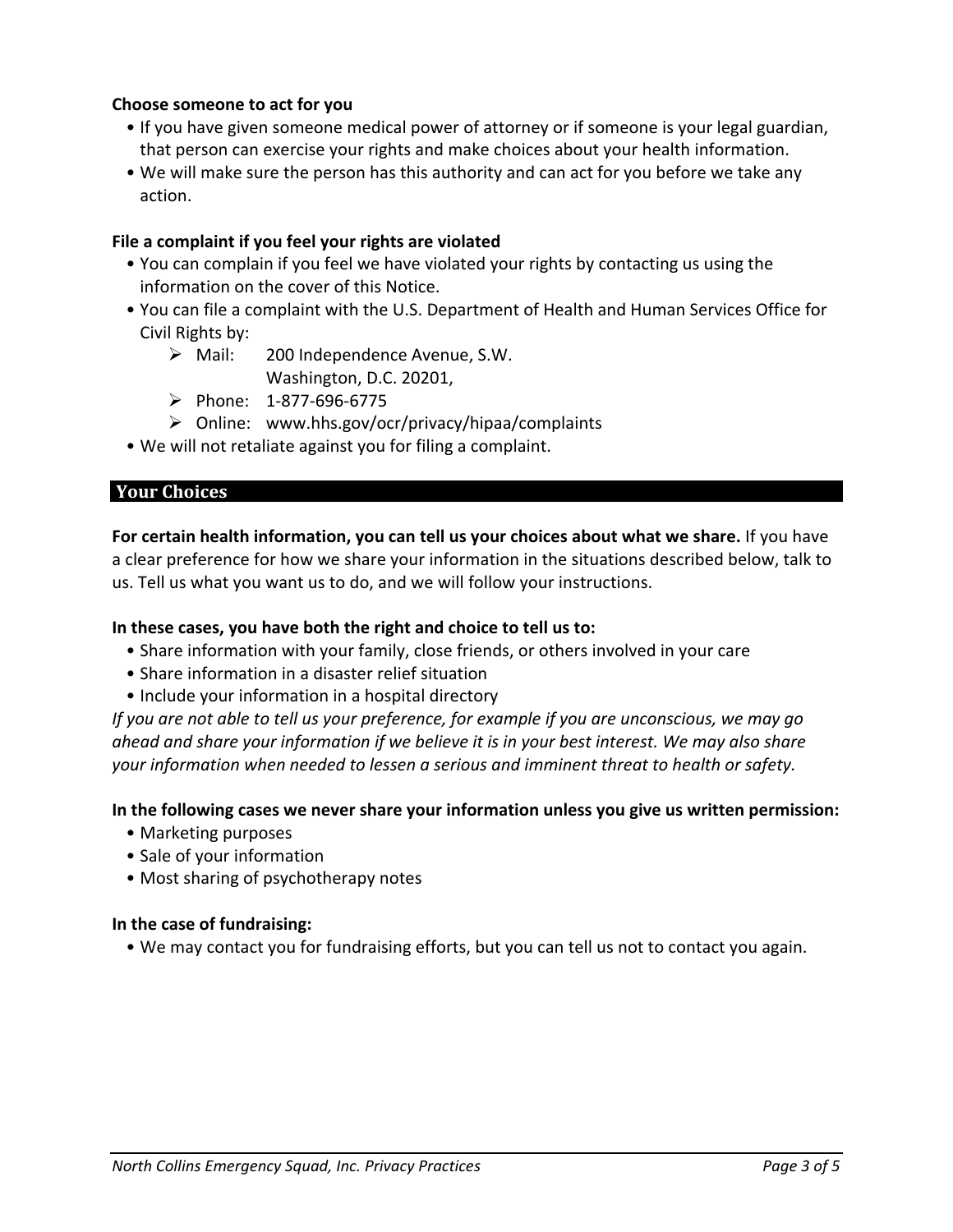# **Our Uses and Disclosures**

# **How do we typically use or share your health information?**

We typically use or share your health information in the following ways:

### **Treat you**

We can use your health information and share it with other professionals who are treating you. *Example: A copy of your ambulance report will be provided to the hospital to which you are transported.*

### **Run our organization**

We can use and share your health information to run our practice, improve your care, and contact you when necessary.

*Example: We may use health information about you to review the treatment and services provided to ensure we are providing the highest quality care.* 

### **Bill for your services**

We can use and share your health information to bill and get payment from health plans or other entities.

*Example: We give information about you to your health insurance plan so it will pay for your services.*

# **How else can we use or share your health information?**

We are allowed or required to share your information in other ways – usually in ways that contribute to the public good, such as public health and research. We have to meet many conditions in the law before we can share your information for these purposes. For more information see:

[www.hhs.gov/ocr/privacy/hipaa/understanding/consumers](http://www.hhs.gov/ocr/privacy/hipaa/understanding/consumers)

# **Help with public health and safety issues**

We can share health information about you for certain situations such as:

- Preventing disease
- Helping with product recalls
- Reporting adverse reactions to medications
- Reporting suspected abuse, neglect, or domestic violence
- Preventing or reducing a serious threat to anyone's health or safety

### **Do research**

We can use or share your information for health research.

### **Comply with the law**

We will share information about you if state or federal laws require it, including with the Department of Health and Human Services if it wants to see that we're complying with federal privacy law.